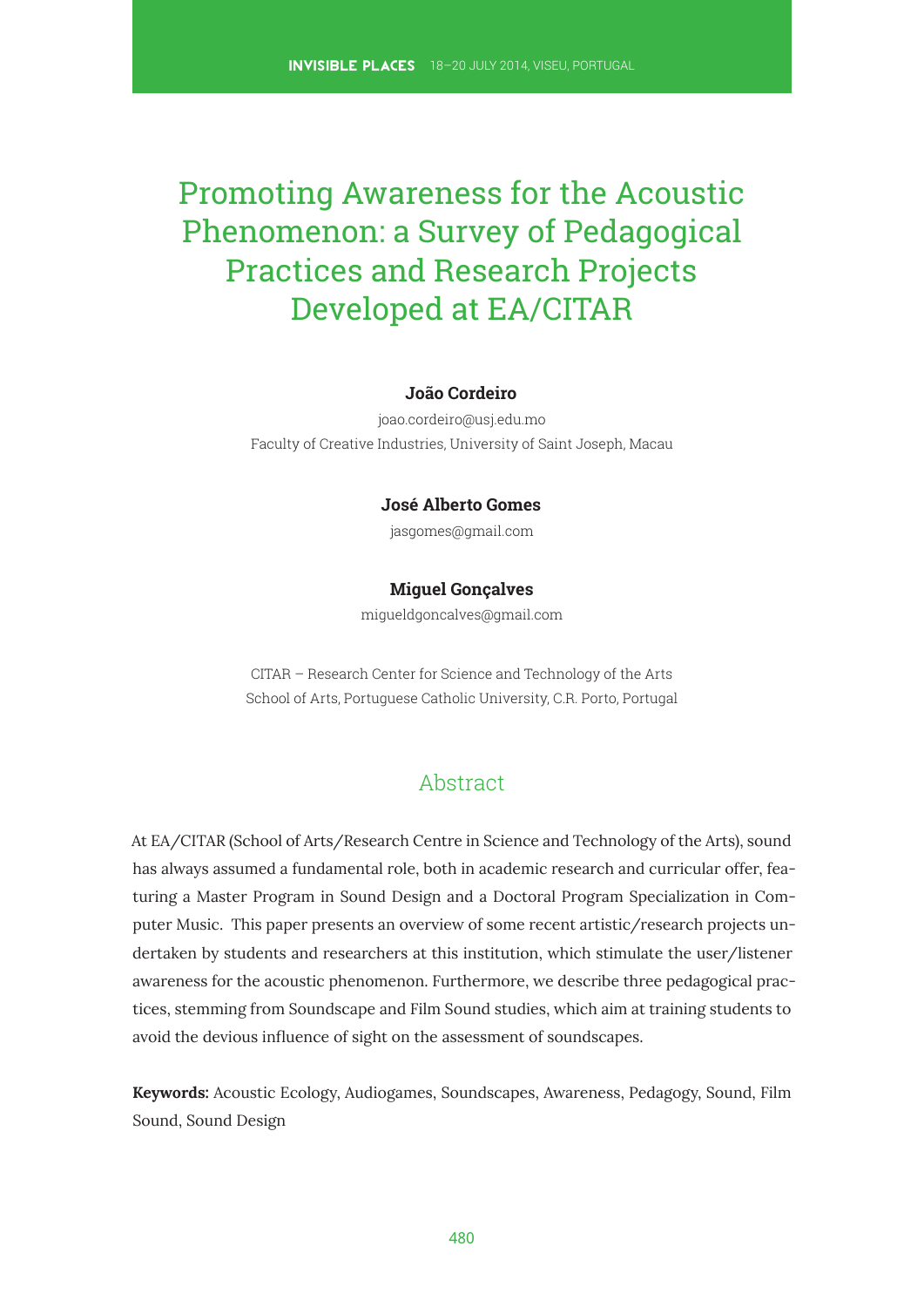## 1. Introduction

The acoustic phenomenon plays a fundamental role in the lives of most species. From fish to humans, insects to large-scale animals, sound (and its propagation) accounts for an important share of the communication processes occurring both at the interpersonal level and between individuals and the environment. However, in the saturated soundscapes of modern urban centers, the signal-to-noise-ratio has decreased to a point where meaningful sonic exchanges between the environment and citizens have become scarce, limited in distance or painfully loud. In order to change this situation is important to regain control and sense of identity over urban soundscapes, which, in our opinion, starts by creating awareness for the acoustic phenomenon among citizens.

The research projects described in this text all share the same underlying goal of inciting the listener to gain a deeper conscience about the auditory phenomena. For the sake of clearness, we have opted for grouping the projects under the following categories: 1) Audiogames, 2) Tools and 3) Soundscape Sensing Applications. A brief outline of each of the projects is presented next, followed by the description of the pedagogical practices.

## 2. Audiogames

An easy way to explain to a layman the concept of audiogame is to describe it as a videogame without image. Despite the over simplifcation and incorrect approach, the image of someone playing on a game device making sole use of auditory stimuli represents a faithful picture of what most audiogames look (and sound) like. For our present endeavor, audiogames are considered a privileged resource as they represent excellent examples of what (Pausch 2008) denominated by "head-fake": an indirect learning method "that teaches people things they don't realize they're learning until well into the process".

In this section we present two examples of audiogames, both designed and developed at UCP: Murky Shooting (Joao Cordeiro 2011; Joao Cordeiro, Baltazar, and Barbosa 2012) and Sound of Horror(Gonçalves 2014).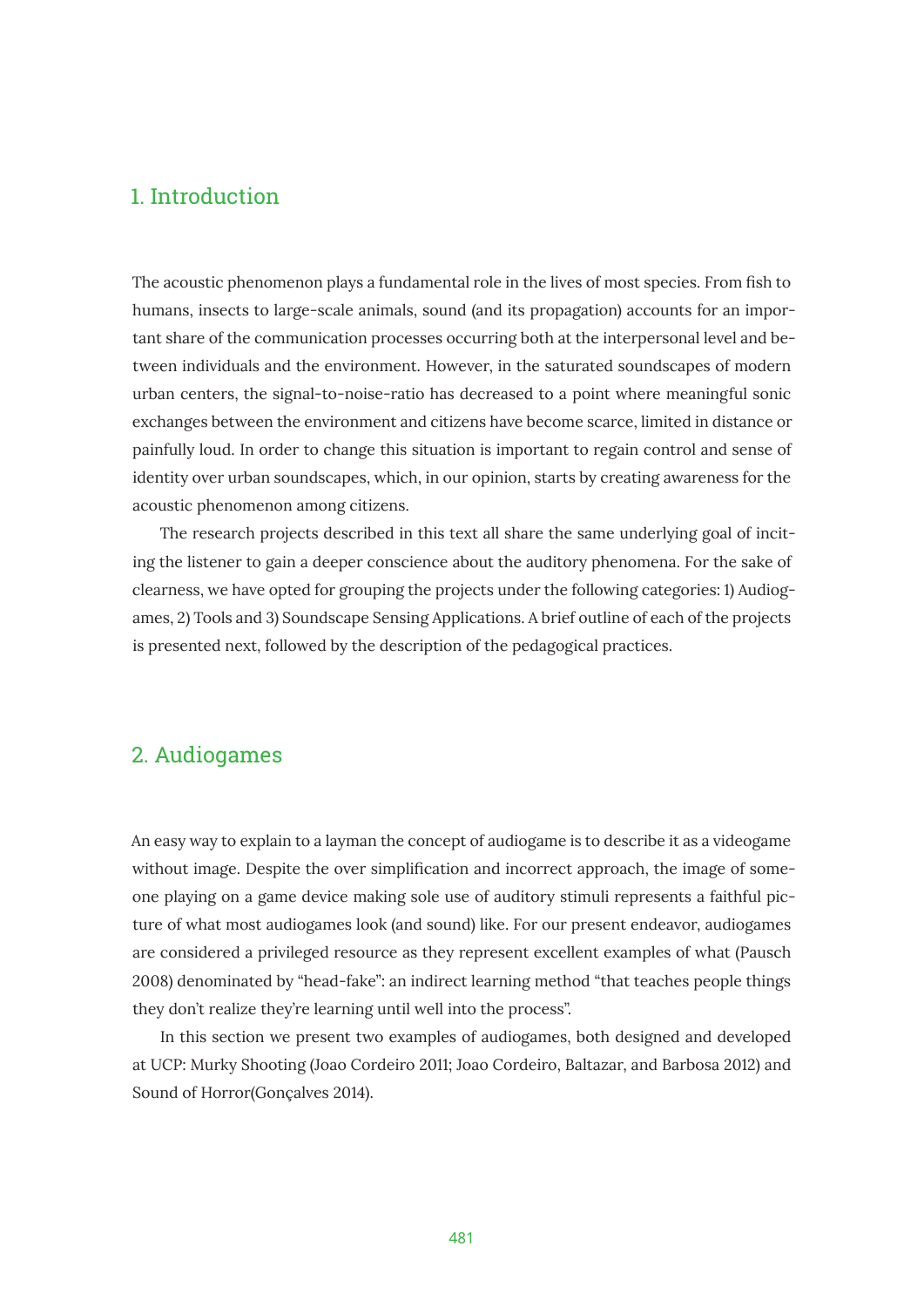# 2.1. Murky Shooting

Murky Shooting is a frst-person shooter game, a sub-genre of shooter games characterized by displaying a view from the player perspective. In the case of audiogames, that is accomplished by providing the user with an auditory perspective of the character they control in the game. It was initially developed a desktop version for OSX in Max/MSP version 5 and later a mobile version for iOS programmed in C++/openFrameworks. The audio output is to be listened with headphones in order to increase immersion and avoid contamination by external sounds. The initial version used HRTF**<sup>1</sup>** for sound specialization in order to have an improved matching between the auditory perception and the real experience. The objective of the game is to hit a target as many times as possible over a time limit. A noisy crow perched on a high voltage cable represents the target. Its position on the cable changes over time and is made accessible to the player through the crow's caw (sample sound), which changes its panoramic according to the crow's horizontal position on the cable. Different game levels are set by varying the amount of time the crow remains still in one place: decreasing the time increases the diffculty. On the entry level the crow remains still during fve seconds before updating its position, decreasing one second per each level. Player has access to unlimited munitions, yet it has to recharge his/her weapon every eight shots. This control feature was included to dissuade players of indiscriminate shooting and is implemented differently in the desktop version and mobile version.



Figure 1. Murky Shooting GUI: daylight mode (on the left) and night mode (on the right).

<sup>1.</sup> HRTF - Head Related Transfer Functions.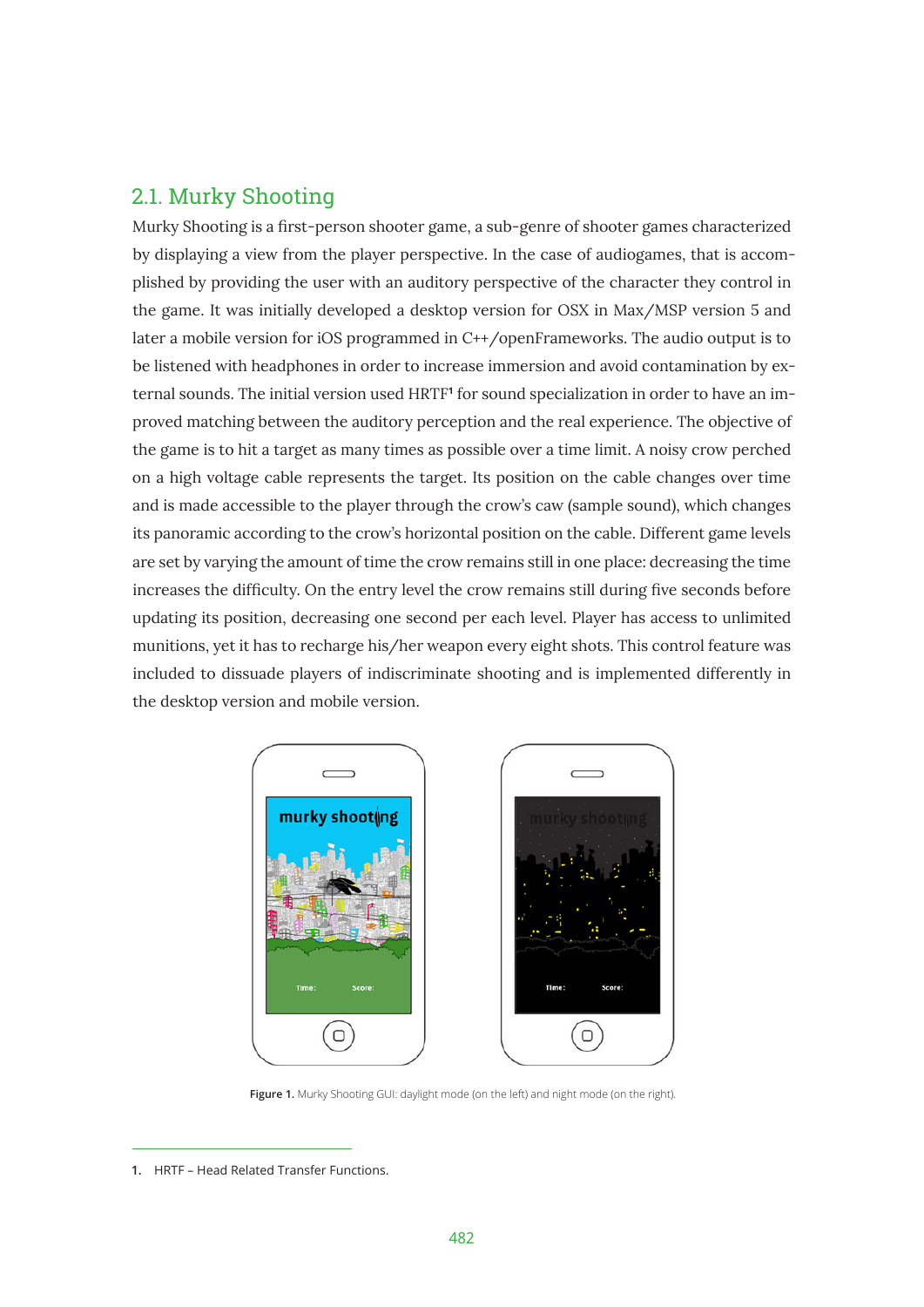In order to aid the player during the hunting task there are auxiliary sound guides that indicate the crosshairs position. These guides are blip-like sounds (synthesized sound) that change pitch and frequency of occurrence consistently with the distance to the target. Moving away from the crow's position lowers the pitch and decreases the number of blips. When the crosshairs are on sight with the crow, a burst of noise is triggered. Player has then the opportunity to hit the crow and increment his/her score. A background sound composed of a quiet city ambient was added to the game in order to set the context for the action. A celebration sound plays every time the player hits the crow and a rife sound is heard on every shot.

The game has two distinct modes: 1) in "daylight mode" the player can see the crow and the crosshairs moving on the screen. This mode exists for practicing purposes, allowing the users to understand the match between sound and game action. 2) In "nigh mode" the player does not have any visual feedback.

Both versions of the game (mobile and desktop) were systematically tested. The most important conclusions were that the game could be learnt, users started to show a steady increase in the score after two gameplays. Nonetheless, for the sake of this paper, the results of qualitative analyses based on informal enquiries with the players disclosed rather interesting insights. In general the enquiries were surprised that such a visual game paradigm could be successfully played using basic and limited audio cues.

#### 2.2. Sound of Horror

The Sound of Horror is an immersive and interactive installation, consisting of a single player frst-person shooter survival horror audiogame. The user is placed in a confned space in the complete absence of light, in which he or she is subject to the attack of simulated monstrous creatures, manifested solely through sound, in 360 degrees.

The purpose of the game is the user's self-defense, for which he or she has access to a weapon, similar to a real shotgun that he can use to neutralize the attackers. In order to do so, the user has to successfully pinpoint every target in space.

There are several challenges placed upon the user: auditory acuity to locate the monsters, physical agility to point the gun at the creatures, swiftness to pull the trigger and control of the stress and anxiety before the increasing aggressiveness of the monster, which translates into the player's death if unsuccessful. The user is put under psychological pressure that increases throughout the game. The lack of accuracy or quickness will cause the attackers to get closer and closer to the point of virtually reaching the player physically before annihilating him. This impending panic contributes for the overall horror atmosphere, catalyzed by the darkness, while also acting as a stimulus to overcome the hurdles.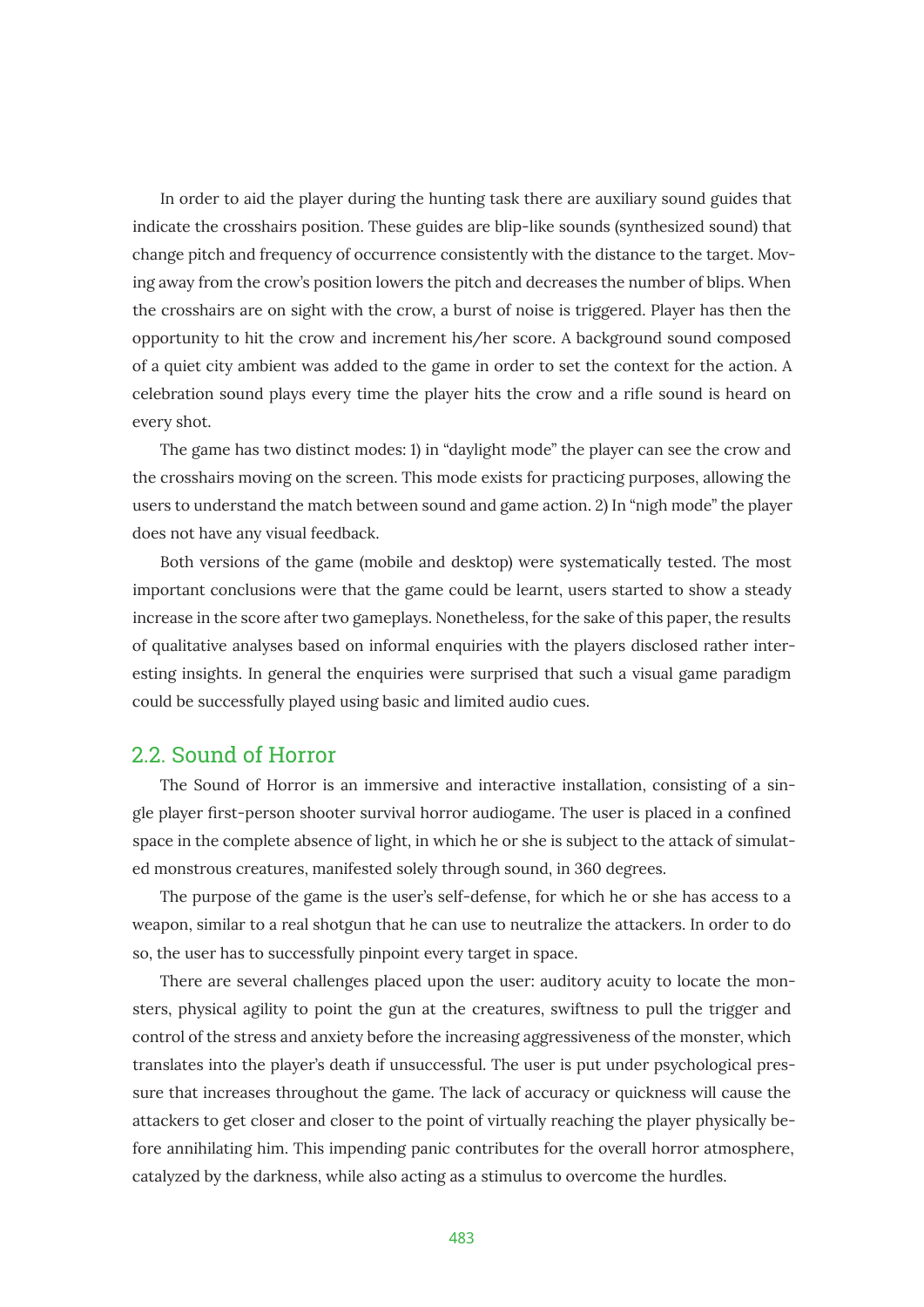The primary interaction with the user is based on the sound of the game, the only feedback resulting from his or her actions. It is up to him or her to react to it by using the weapon. The player becomes aware of the unsuccessful shots through the creeping in of the monsters, which sound like they gradually get physically closer and become more violent. On the other hand, if the player hits the creatures, they will scream in agony. The game is structured into several levels, in which a new wave of monsters spawns, more agile and clever than before, forcing the player to adapt.

A 16.1 speaker system with discrete channels, setup in a circular setting with a diameter of 4.6 meters was used in the installation. For the real-time spatial synthesis of the dynamic sound sources, the Ambisonics technique was used (see (Gerzon 1985) for an insight on Ambisonics technology).The ©Nintendo Wii Remote, along with the ©Vicon Motion Capture system allowed for the tracking of the several actions for the weapon: point, shoot and reload. The programming of the game was accomplished using Max/MSP version 5.



Figure 2. Sound of Horror game set.

The presentation of The Sound of Horror took place in the Motion Capture Laboratory, in the School of Arts of the Portuguese Catholic University in May 2013. The game was played by a total of 25 people. A slight change on the game's protocol was made, by introducing a very dim lighting, so that the public could observe the player's movements. The result was surprising. The immersion of the player, as it was conceptualized, leaked out and was shared with all of the audience. An interesting case was a child that felt this so strongly that be-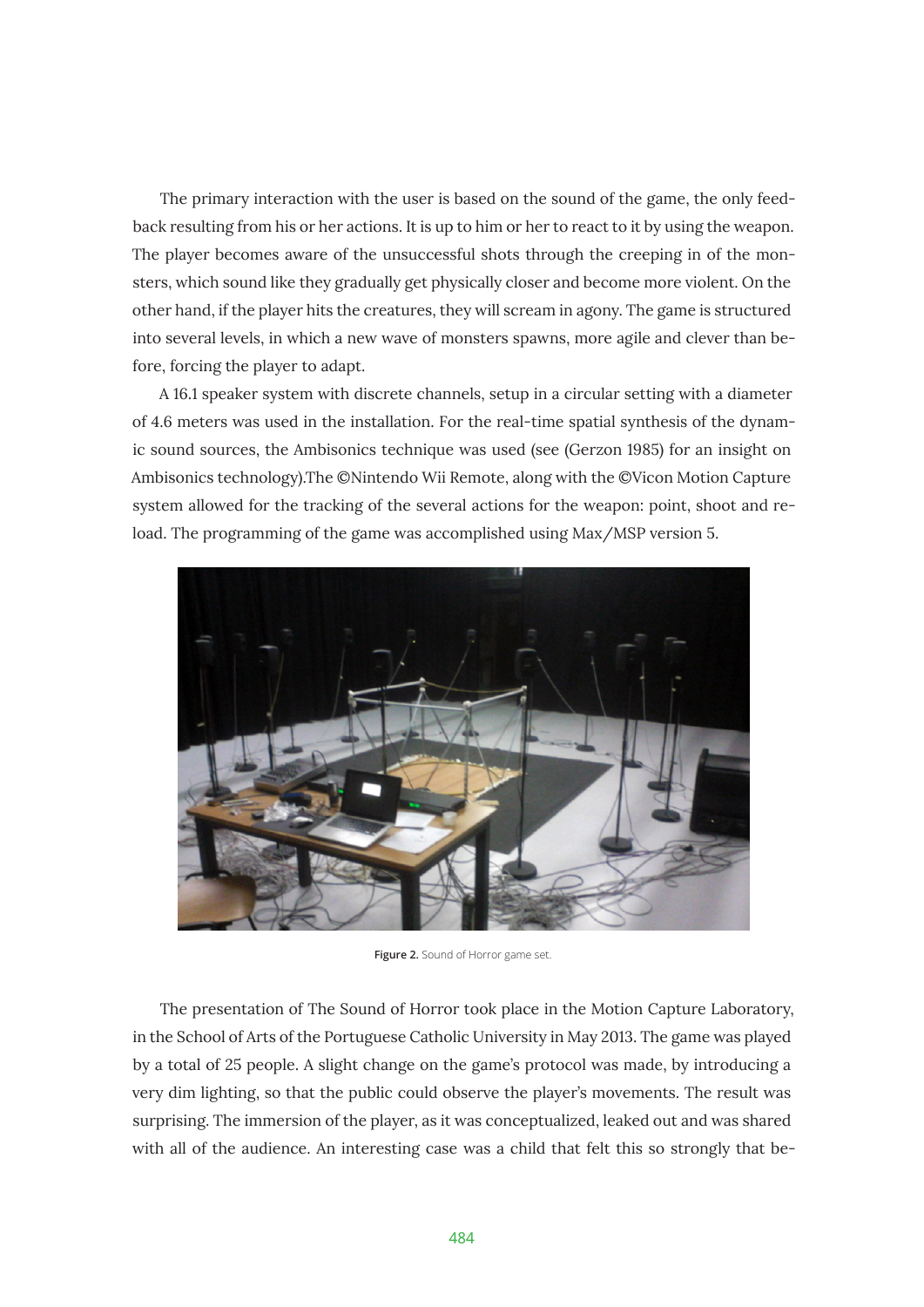came frightened and refused, at frst, to play. General comments from users regarded the "intensity of the game", "accuracy of the weapon and positioning of the targets" and "feeling of improvement along the gameplay over different levels". No systematic gamability testing was accomplished.

## 3. Tools

The assessment of sound qualities is a common practice across different professional and scientifc areas. Acousticians, Sound Engineers, Environmental Attorneys, Musical Instrument Builders are some of the groups of people that have to deal with measuring and analyzing sound. Typically, the sound assessment is made through a combination of objective and subjective analysis. In this section we present a framework created for soundscape assessment in laboratory, which is a combination of both objective and subjective analysis, expanded with an active participation of the test subject.

#### 3.1. MMucS

MMucS - Massive Multichannel Speaker Setup (Joao Cordeiro, Barbosa, and Santos 2013), is a soundscape assessment tool that privileges aspects of Ecological Validity of auditory stimuli and Representative Design during listening tests. It is comprised of a room featuring a multichannel surround system of 16 discrete speakers (©Genelec 6010A plus a subwoofer), a costume made software for sound spatialization, video canvas and projector, a SPL meter, a midi controller and a set of audiovisual samples featuring HD video and 6 channels audio recordings. The room area is approximately  $75m^2$ , with stonewalls, concrete floors and minor acoustic treatment (black fannel curtain converging the surrounding walls). The goal of this system is to accomplish listening tests in laboratory, assessing real or artifcial soundscapes, in a way that the test subject's experience in the laboratory matches the experience in a real scenario. This is accomplished in different levels: frst, the original soundscape is recorded with a microphone array technique optimized for recording sound *atmospheres***<sup>2</sup>** and diffused through a matching multichannel speaker setup; second, there's a video canvas

**<sup>2.</sup>** IRT Cross (alsoknownbyatmoscross).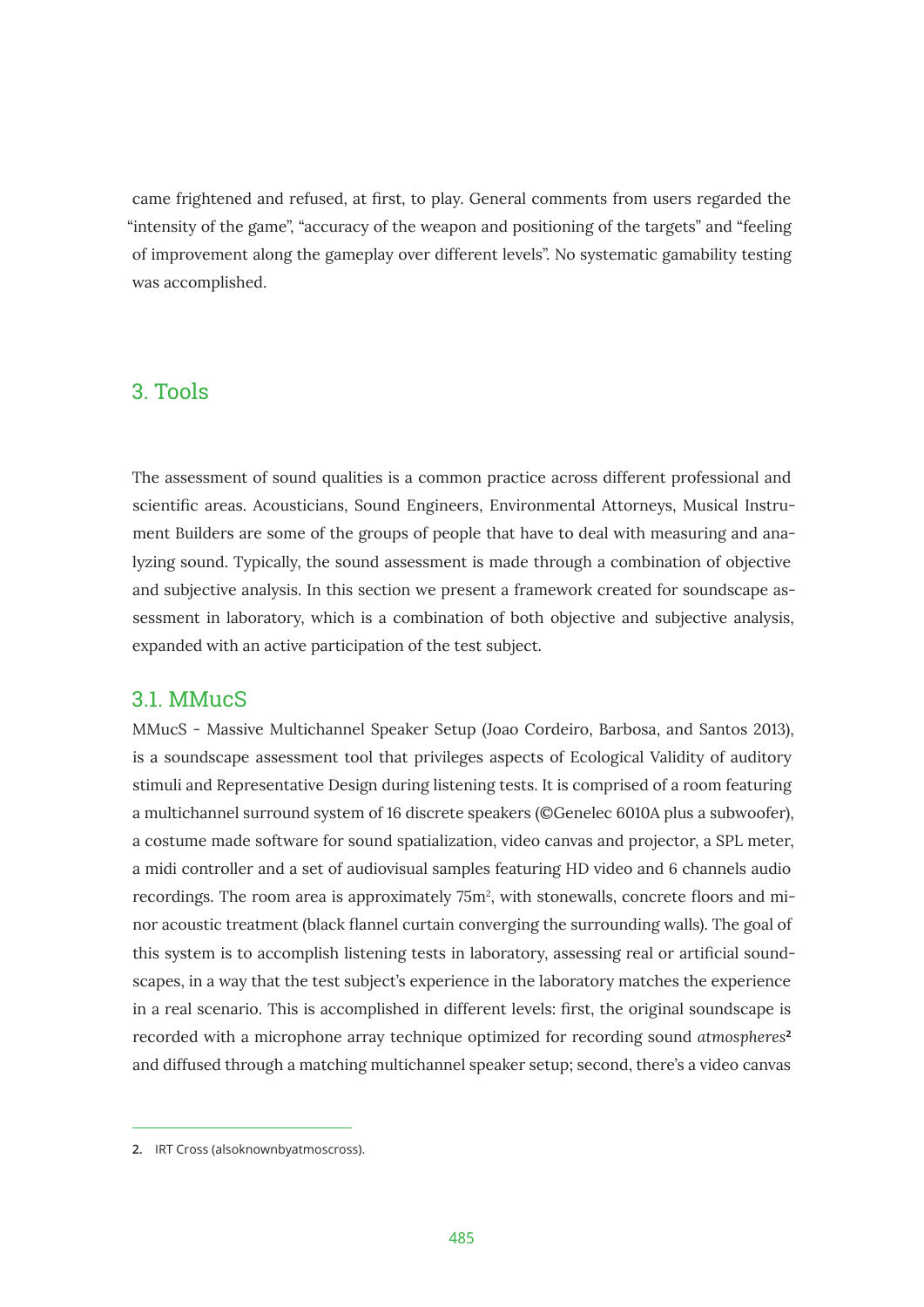displaying real-scale video in front of the test subject, offering him or her the same visual perspective of the real scenario; third, the test subject is in contact with some furniture and objects from the real place.



**Figure 3.** MMucS listening room featuring sixteen speakers(photography by Adrian Santos).

After setting up this test framework, we compared it against traditional techniques based on binaural recording and headphones listening. The results shown us that using a surround sound system that is headphone-free gives the test subjects a greater sense of reality even if some sound features are compromised (sound quality, fdelity).

Additionally, we have built a module for soundscape design, featuring four audio tracks, each one dedicated to a single category: dialogs, radio/tv, nature, cafeteria. Each track had four 6-channel surround samples, with a total of 16 samples and 256 possible combinations. The system allowed the user to select one sound for each track/category and modify its volume (a typical audio mixing process). No GUI was used; subjects interacted with the system using a tangible MIDI controller**<sup>3</sup>** . The sounds were reproduced using the surround system described before.

<sup>3. ©</sup>Behringer BCF2000.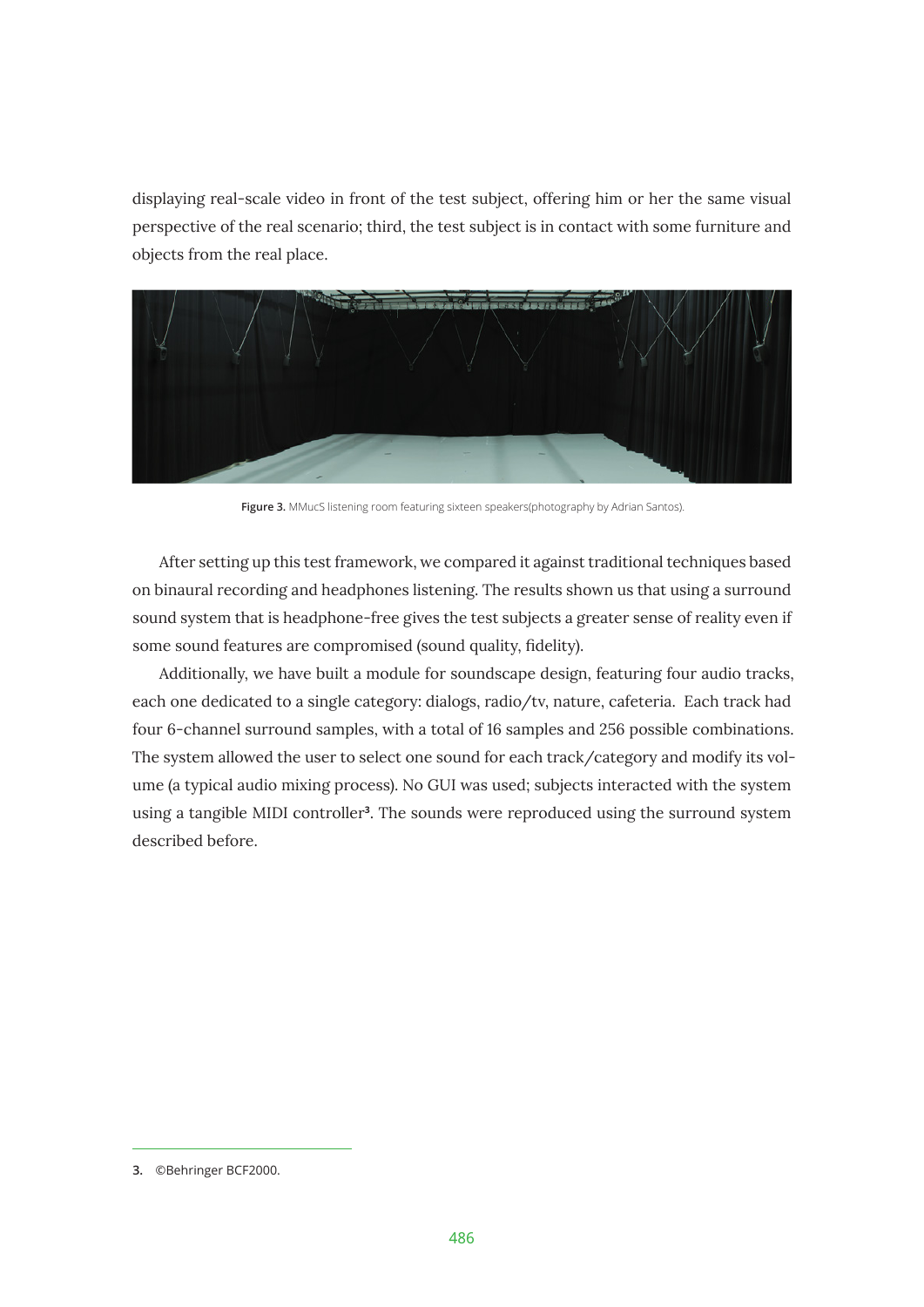

Figure 4. MMucS being used during a listening tests (photography by Adrian Santos).

As mentioned before, the system was used and evaluated during a batch of systematic listening tests. The survey not only validated the assessment method as it told us that people agreed that the process of designing the soundscape was a effcient way of promoting awareness for environmental sound.

# 4. Soundscape Sensing Applications

In this section we describe two systems that have in common a sound-sensing mechanism as part of their core. This sensory characteristic is of high relevance in the interconnected world of sensor networks as it opens new windows of opportunity to understand our environment and routines. The two applications presented next are Hurly-Burly (Joao Cordeiro and Makelberge 2010; João Cordeiro, Barbosa, and Afonso 2013; Joao Cordeiro and Barbosa 2013a; Joao Cordeiro and Barbosa 2013b) - a sound-based social network application - and URB (Gomes and Tudela 2013), a system for automated analysis and storing of an urban soundscape.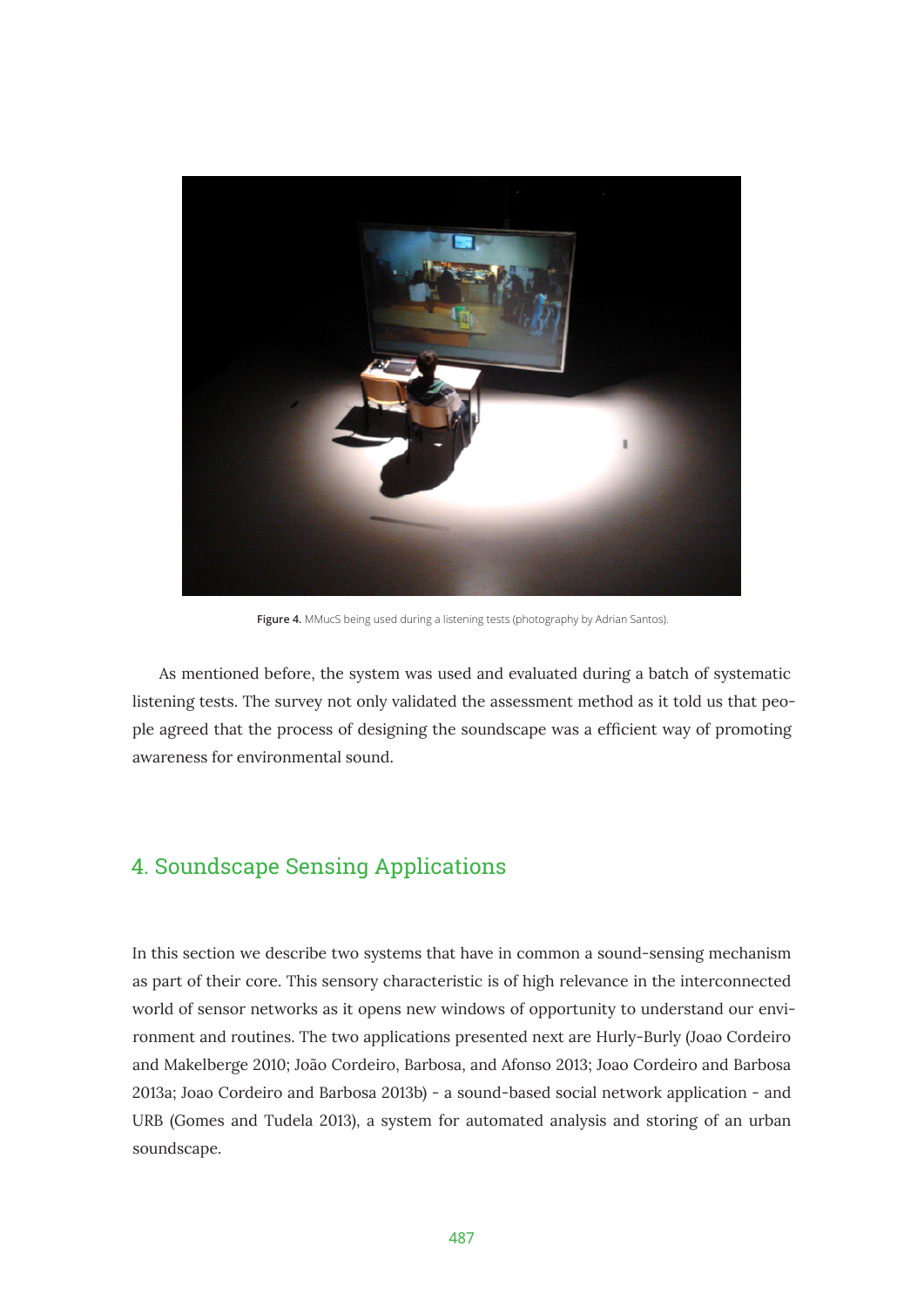## 4.1. Hurly-Burly

Hurly-Burly is a context-sensing mobile application for the iOS, comprised of three main blocks: soundscape-sensing, information visualization and relational database. It was developed as a research tool to be used in a broader research project about the Soundscape in the context of Mobile Online Social Networking, aiming at determining the extent of its applicability regarding the establishment and/or strengthening of new and existing social links.



**Figure 5.** Hurly-Burly GUI for iPad (annotated).

Two main goals guided this prototypal research tool: collecting data regarding users' activity (both sonic and kinetic) and providing users with a real experience using a Sound-Based Social Network, in order to collect informed opinions about this unique type of Social Networking. The application – Hurly-Burly – senses the surrounding Soundscape and analyzes it using machine audition techniques, classifying it according to four categories: speech, music, environmental sounds and silence. A sample of users ran the application, gathering information about their acoustic environment and sharing it within their social network.

Results demonstrated that users, by visualizing long-term records of their acoustic environment, could identify the basic patterns of their quotidian activity and monitor their noise exposure, creating awareness for possible health problems. On the other side, exchanging this information with their peers allowed them to receive real-time non-intrusive informa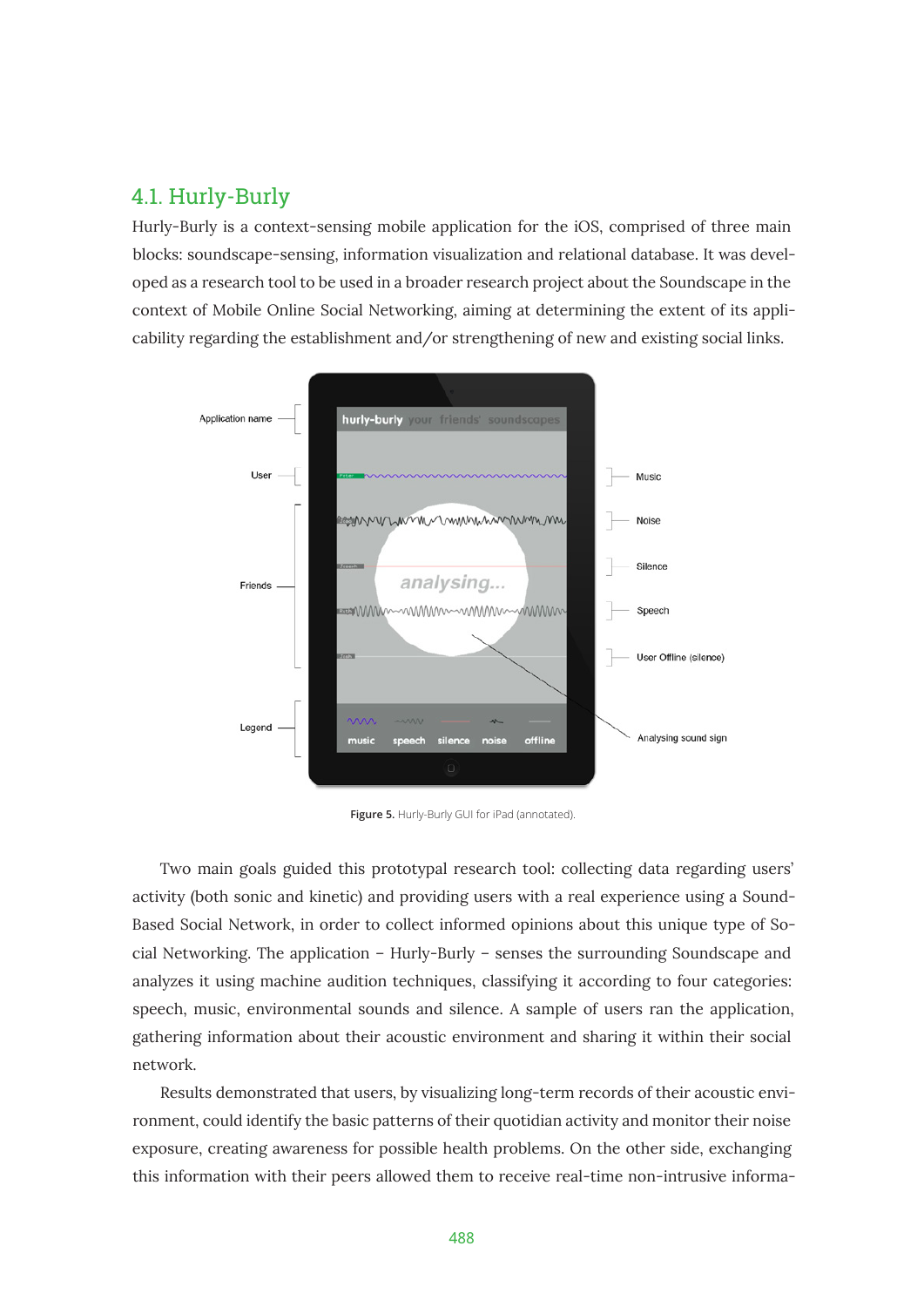tion, regarded as useful for enhancing social interactions. Using sound as an unexpected element on online social networking, brought users attention to the acoustic phenomenon and made them think about their sound environment, both by analyzing long-term records and comparing their soundscapes with their peers. Taking this approach a step further, by implementing this features on commercial applications, would increase the users awareness for the sonic environment.

## 4.2. URB

URB**<sup>4</sup>** is a system for automated analysis and storing of an urban soundscape based on available and inexpensive hardware and open source software. It complements the traditional sound maps**<sup>5</sup>** , allowing the direct access to the sound features at any arbitrary moment since the system boot, thus facilitating the study of the soundscape evolution and allowing for its direct comparison between specifc timeframes. Moreover, this system simplifes the access to the aforementioned datasets for artistic purposes. It was developed to be used not only by environmentalists and urban planners but also by artists with creative intentions.



Figure 6. URB system (illustration by Diogo Tudela)

URB is part of an ongoing research project of exploratory nature, which emerged from the desire to fnd ways to use soundscapes as source material for signifcant artistic achievements. It aims to study the processes of capturing and storing the sound ambient and its

<sup>4.</sup> www.urb.pt

**<sup>5.</sup>** Sound maps are geographical maps that associate landmarks and soundscapes.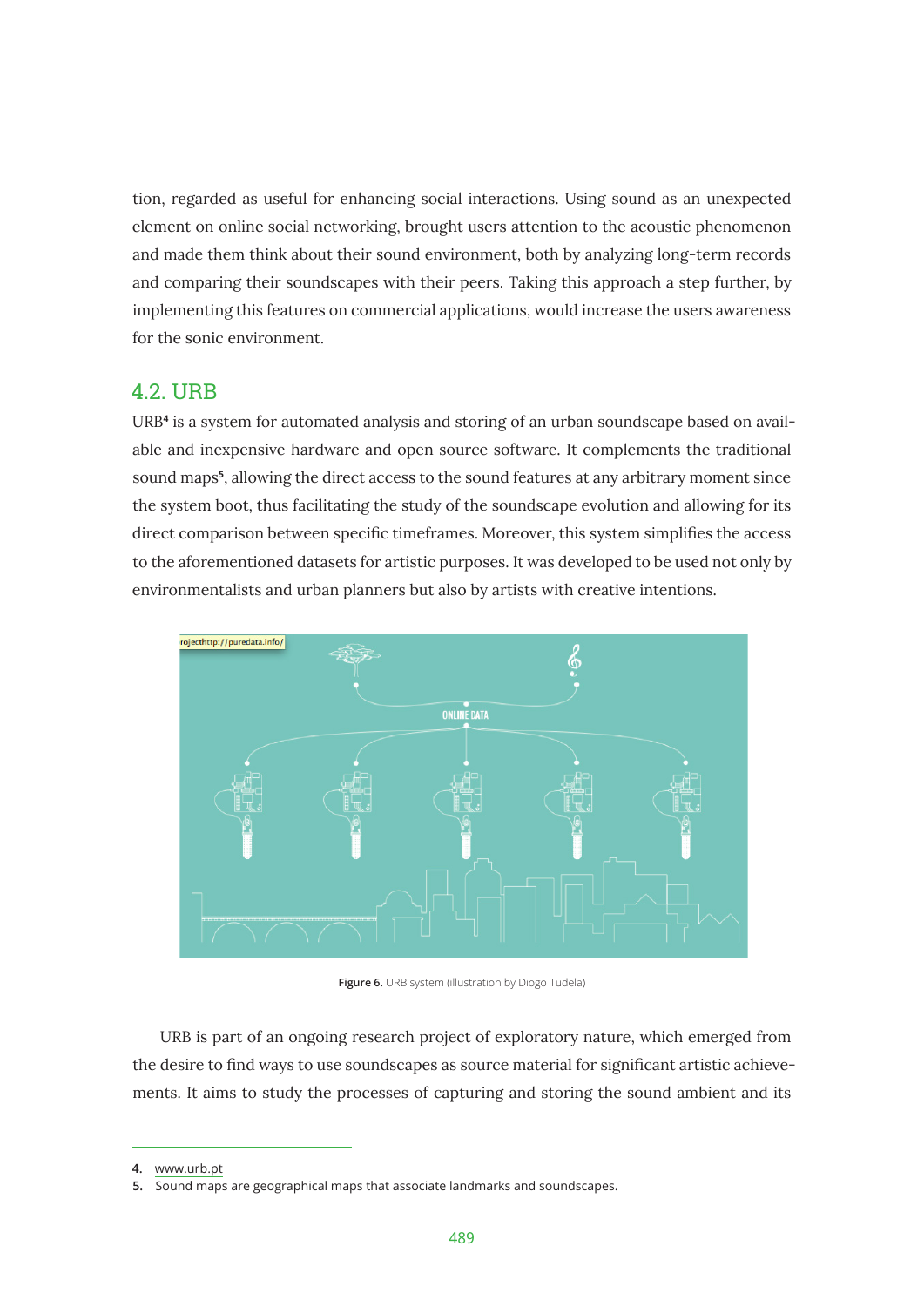ecological decryption, specifcally in its approach to artistic application. As such, in a frst stage, seeks to understand how it is possible to capture and represent the most challenging variable of this massive sonic element that is constantly changing: its temporal axis. Grasping its nuances both on a scale of miniature time as in large time scales. In a second phase, attempts to understand the relevance of this information and its direct infuence on the act of music and sonic creation. Therefore, our proposal is not only a continuation of the work already done, but also an artistic reinterpretation of sonic material that surrounds us and a study of how it infuences us.

In a second stage a call was open to the musical and sound art community to work in the challenge of using URB<sup>6</sup> in the creative process. From that call emerged several works that the main element used was the data compiled by the system. URB proved to be efficient in accessing the audio descriptors data retrieved from sound ambient, in particular their temporal variations. It also provided composers enough raw materials in order to devise their works and achieve a higher awareness about sound environment. The artistic outcomes all pointed into diverse realizations about the aesthetic signifcance of using URB's raw data (described in detail in (Gomes et al. 2014). While some artists guaranteed musical elements such as melodies or formal coherences, others claimed that their instinct as composers induced them to adopt URB's metadata as a 'variation source', independent of the descriptors signifcance. In this case, even if the work is artistically interesting, there is not an evident correlation with the original source.

# 5. Sound Design Pedagogical Practices

In this section we describe three pedagogical practices we apply during the teaching of sound design courses, at different levels and stages of the academic path of our students. The aim of these exercises is to train the ear to perform judgment tasks detached from the devious infuence of sight. Such skill is important to attain, particularly when designing sound for moving images, such as animations or feature flms.

**<sup>6.</sup>** https://vimeo.com/79103493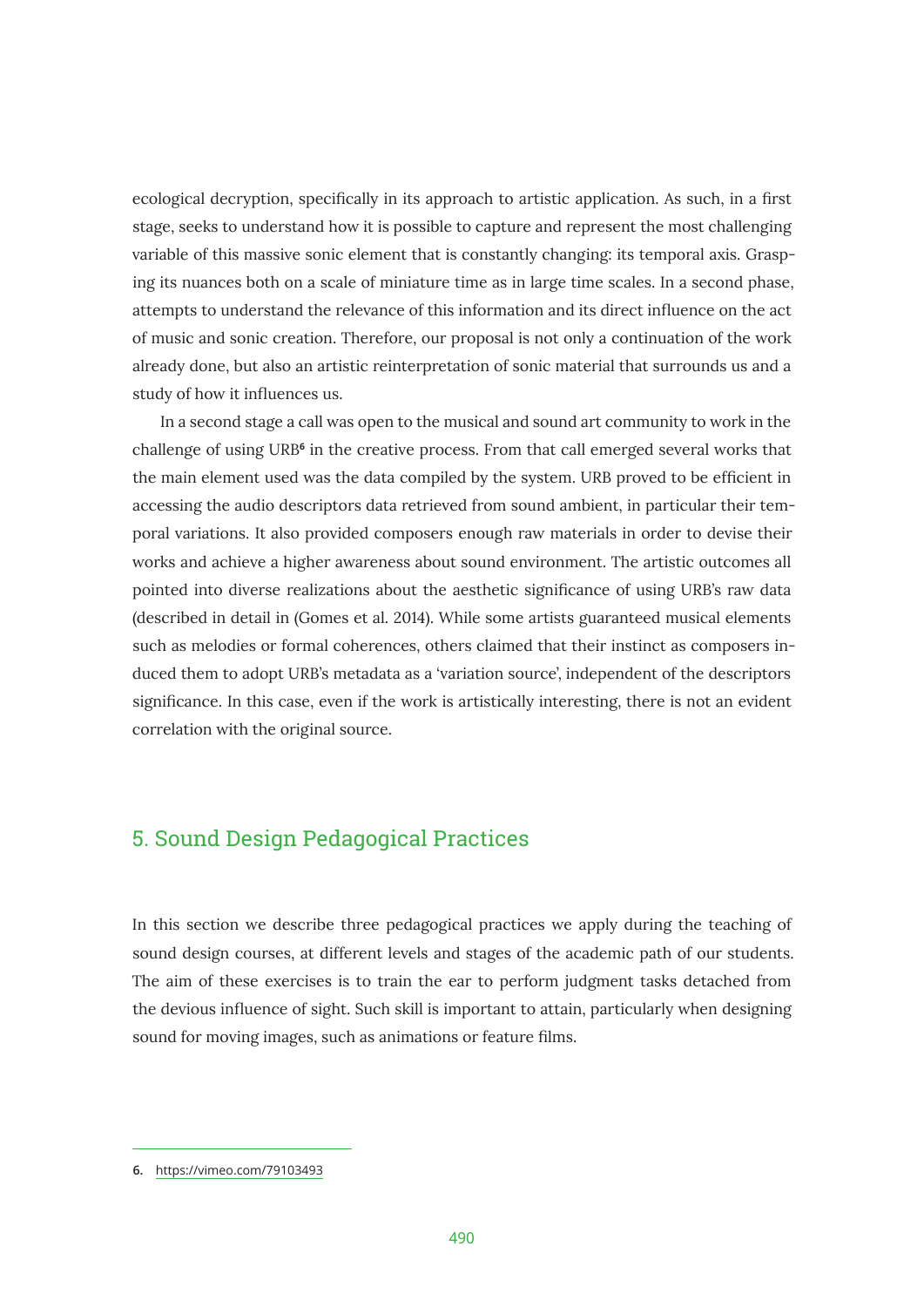## 5.1. Sound Sketching

Sound Sketching is an enhanced version of a soundwalk, were a group of four to fve students walk through a given place having one of its elements blindfolded. Along the path, the blinded element listens to the soundscape and describes the different sounds he or she is listening, while other group element writes down this information, taking notes about the nature of the sounds, spatial features and temporal evolution (e.g. "car passing by on my left", "loud music in a cheap radio", "siren sound coming from behind"). At the same time, other members of the group record the soundscape (a few steps away from the other members to avoid capturing their voices) and take some pictures of the place. The second part of the exercise takes place at the sound editing room, where students try to reconstitute the soundwalk soundscape by searching and retrieving from a sound database, the sounds they have previously listed. The third part of the exercise is a critical listening comparison between the real soundscape and the one produced in the laboratory.



Soundwalk session

**Figure 7.** Sound Sketching exercise, recording layout.

Throughout the exercise several complementary learning outcomes are attained. During the frst stage, students train critical listening on sound environments. Usually they will state that the blindfolded element will listen things that escaped their perception. Also at this stage, students learn how to do feld-recordings. At the second stage, students realize that describing sounds in words is not a simple task. This is also the right time to teach them about basic sound categories (ambiances, voices, sound effects, natural vs. artifcial, etc.) and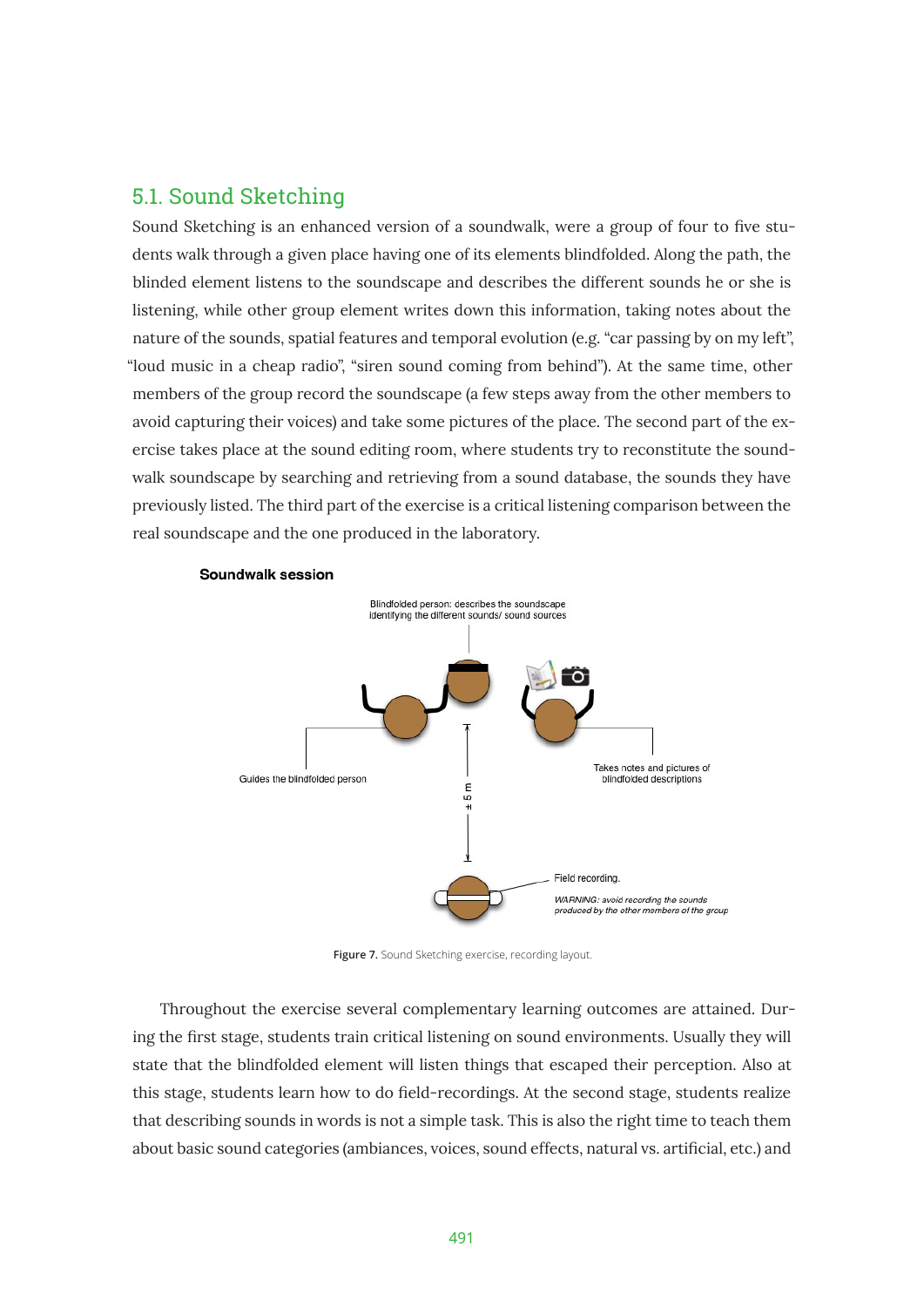the three listening modes: causal listening, reduced listening, and semantic listening. Additionally, they learn or improve their audio editing and mixing skills, using common digital audio workstations. At the last stage students realize that producing credible soundscapes in postproduction it is possible but requires mastering different skills. They acknowledge that the everyday sound environment is rather complex, and that non-trained ears usually overhear the plenitude of an intricate soundscape. Frequently, because they may have underachieved some of the steps, the resulting soundscape not always replicates well the original one.

#### 5.2. Complex Soundscape Annotation

The complex soundscape annotation is an exercise based on a blind analysis of complex cinematic soundtracks. The students are asked to analyze the sound of a movie excerpt (2 to 4 minutes) deprived from image. The sound excerpt should be rather complex, containing several layers of sound from different categories and defying sources and variations. The images that go with the sound should be an obvious reproduction of what is being heard. The goal of the exercise is to reverse engineer the process of designing and composing a sound track for a given image. By listening to the sound frst, students do not contaminate their interpretation with meanings imposed by the visual narrative. By itself, the sound is open to several interpretations and suggest different images on the minds of the listeners. During the analysis, students write down the list of sounds, how they evolve and what meaning do they carry. After that, the complete audiovisual excerpt is played and students have the opportunity to fnd the links between the meaning and emotional content present in each medium. Depending on the video excerpt, the results can be rather surprising since some soundtracks have a high level of abstraction, even if they are meant to complement a "real" action displayed on screen. Regarding the leaning outcomes, students practice their skills on acousmatic analysis and learn how to identify creative processes for sound design for moving images, both at ideation and implementation stages.

#### 5.3. Soundscaping for Real Environments

Soundscaping for Real Environments is an exercise where students are asked to design in postproduction the soundscape for a real place represented on a silent video footage. It is important that they do not have a prior knowledge of the place, as it would affect their interpretation of the images. During the frst stage they watch the footage, identifying actions, elements and events. Later they select which sounds to use (either recording them or searching on a database) and edit the soundtrack on a DAW. The fnal step is to compare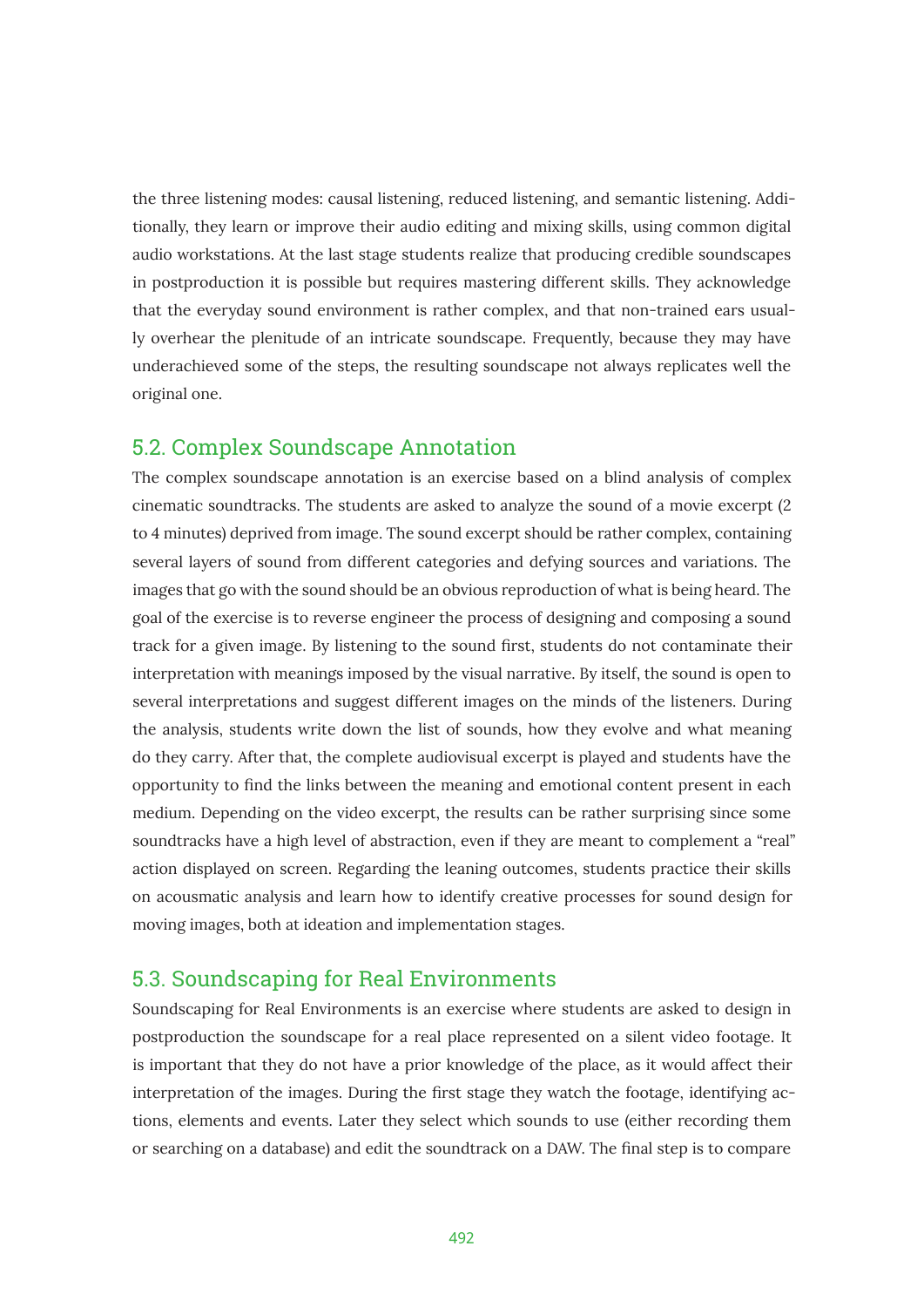with the real soundscape from the place. The learning outcome for this exercise regards the understanding of real soundscapes as a complex phenomenon, sometimes nothing obvious regarding the displayed images. Furthermore, students learn that the same place can "afford" different soundscapes and that, most of the times, it is a human responsibility to shape responsibly its sound environment.

# 6. Conclusion and Acknowledgments

In this paper we have present some of the projects and pedagogical practices developed at CITAR, which contribute for creating awareness for the acoustic environment. Nonetheless, this list is necessarily incomplete as a result of the profuse artistic and scientifc production that every year takes place at this institution. Some examples not mentioned before include the organization of a seminar in 2012 on the topic "Sound Design For Electric Vehicles - A challenge and an opportunity?<sup>"7</sup> and the work from all other researchers that collaborate with CITAR on the feld of sound.

In conclusion, we strongly believe that educating the ear and the hearing is the frst step towards a better acoustic environment. The proposals presented here are a few examples of creative approaches developed and tested systematically that can contribute to accomplish such goal.

**Ʌ**<http://artes.ucp.pt/sound4ev/contest.php>

#### **REFERENCES**

**Cordeiro, Joao.** 2011. "Murky Shooting : Em Busca Da Primazia Sonora Nos Videojogos." In *Acta Da 4a Conferência Anual Em Ciência E Artes Dos Videojogos*, edited by A. Ramires Fernandes, Bruno Oliveira, Verónica Orvalho, and A. Augusto de Sousa, 165 – 171.

Porto: Sociedade Portuguesa de Ciências dos Videojogos.

**Cordeiro, Joao, Andre Baltazar, and Alvaro Barbosa.** 2012. "Murky Shooting: The Use of Auditory (non-Speech) Feedback on Mobile Audiogames." In *Proceedings of*